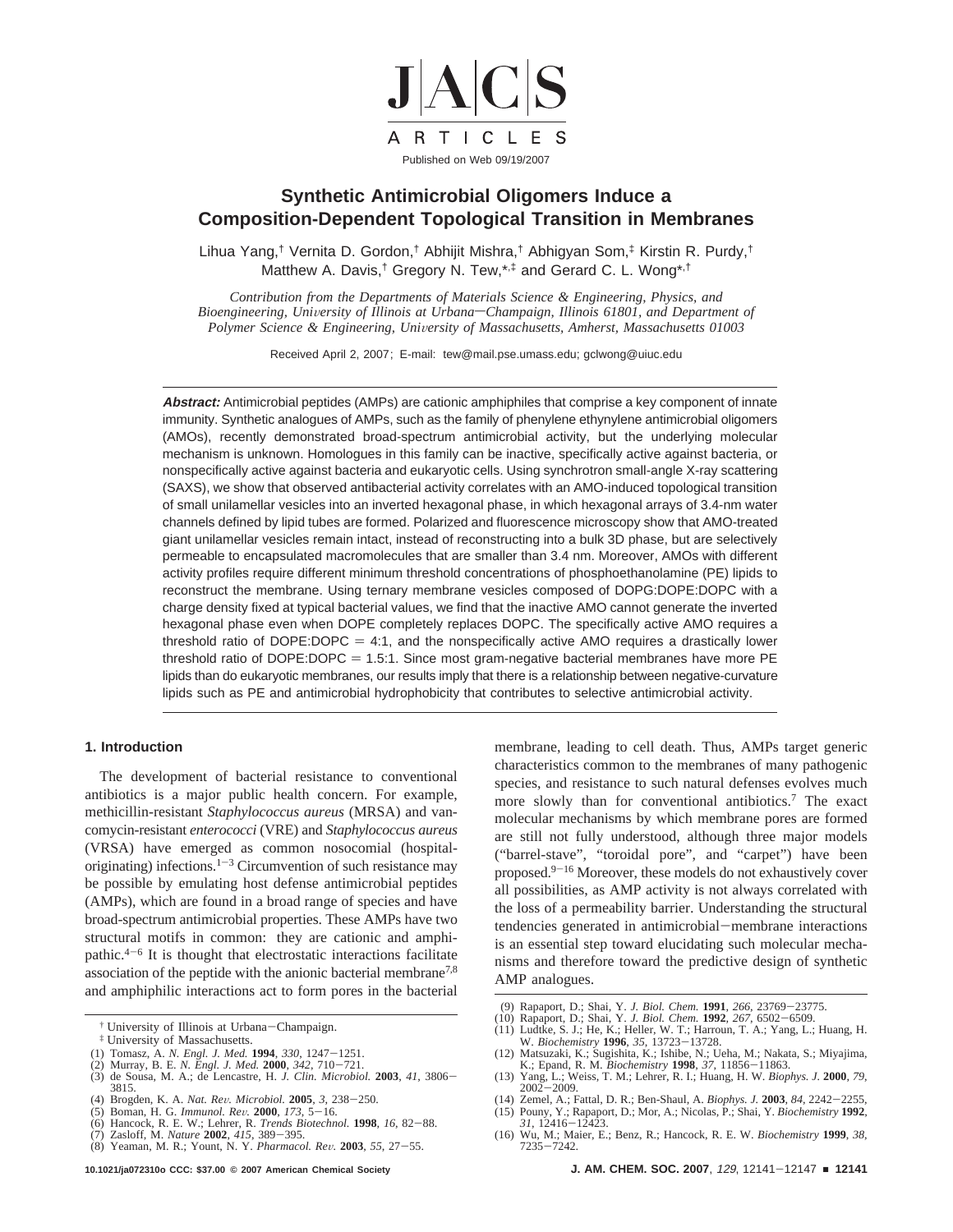**Table 1.** Structure, Antibacterial Activity, and Hemolytic Activity of AMO-1, AMO-2, and AMO-3



Over the past decade, new peptidic and nonpeptidic antimicrobial oligomers (AMOs) with tunable structural features similar to those of natural, membrane-spanning AMPs have been synthesized and investigated.<sup>17-33</sup> Like AMPs, these oligomers are also cationic and amphiphilic. However, these synthetic analogues have significantly lower molecular weights and often do not span the membrane. Synthetic AMOs have the advantage that their structures can be tuned so that the importance of electrostatic and amphiphilic interactions to membrane remodeling and cytotoxicity can be systematically probed.

In this paper, we use synchrotron small-angle X-ray scattering (SAXS) to examine the structures made by self-assembly of model membrane vesicles and members of a prototypical class of synthetic AMOs. We chose the *meta*-phenylene ethynylene (mPE) family (Table 1) since its members are simple divalent oligomeric amphiphiles with good antimicrobial activity and selectivity.<sup>32,34</sup> As the hydrophobic volume of these AMOs increases, the homologues in this family can be inactive (AMO-1), specifically active against bacteria (AMO-2), or nonspecifically active against bacteria and eukaryotic cells (AMO-3). We find that the antibacterial activity of these AMOs correlates with their ability to induce an inverted hexagonal  $(H_{II})$  phase when added to concentrated small unilamellar vesicle (SUV) suspensions. This phase consists of columnar arrays of lipid tubes

- (17) Zasloff, M. *Proc. Natl. Acad. Sci. U.S.A.* **<sup>1987</sup>**, *<sup>84</sup>*, 5449-5453. (18) Chen, Y.; Mant, C. T.; Farmer, S. W.; Hancock, R. E. W.; Vasil, M. L.;
- Hodges, R. S. *J. Biol. Chem.* **<sup>2005</sup>**, *<sup>280</sup>*, 12316-12329.
- (19) Won, H.-S.; Jung, S.-J.; Kim, H. E.; Seo, M.-D.; Lee, B.-J. *J. Biol. Chem.*
- **2004**, *279*, 14784-14791.<br>
(20) Hamuro, Y.; Schneider, J. P.; DeGrado, W. F.*J. Am. Chem. Soc.* **1999**, *121*, 12200-12201.<br>
(21) Porter. E. A.: Wang. X.: Lee. H.-S.: Weisblum. B.: Gellman. S. H. *Nature*
- (21) Porter, E. A.; Wang, X.; Lee, H.-S.; Weisblum, B.; Gellman, S. H. *Nature*
- 
- **2000**, 404, 565–565.<br>
(22) Liu, D.; DeGrado, W. F. *J. Am. Chem. Soc.* **2001**, 123, 7553–7559.<br>
(23) Epand, R. F.; Raguse, T. L.; Gellman, S. H.; Epand, R. M. *Biochemistry*<br> **2004**, 43, 9527–9535.<br>
(24) Patch. J. A.: Bar
- (24) Patch, J. A.; Barron, A. E. *J. Am. Chem. Soc.* **<sup>2003</sup>**, *<sup>125</sup>*, 12092-12093. (25) Tew, G. N.; Liu, D.; Chen, B.; Doerksen, R. J.; Kaplan, J.; Carroll, P. J.;
- Klein, M. L.; DeGrado, W. F. *Proc. Natl. Acad. Sci. U.S.A.* **<sup>2002</sup>**, *<sup>99</sup>*, 5110- 5114.
- (26) Liu, D.; Choi, S.; Chen, B.; Doerksen, R. J.; Clements, D. J.; Winkler, J. D.; Klein, M. L.; DeGrado, W. F. *Angew. Chem., Int. Ed.* **<sup>2004</sup>**, *<sup>43</sup>*, 1158- 1162.
- (27) Tang, H.; Doerksen, R. J.; Tew, G. N.*Chem. Commun.* **<sup>2005</sup>**, 1537-1539.
- (28) Kuroda, K.; DeGrado, W. F. *J. Am. Chem. Soc.* **<sup>2005</sup>**, *<sup>127</sup>*, 4128-4129. (29) Ilker, M. F.; Nüsslein, K.; Tew, G. N.; Coughlin, E. B. *J. Am. Chem. Soc.*<br>**2004**, 126, 15870–15875.
- **<sup>2004</sup>**, *<sup>126</sup>*, 15870-15875. (30) Arnt, L.; Tew, G. N. *J. Am. Chem. Soc.* **<sup>2002</sup>**, *<sup>124</sup>*, 7664-7665.
- 
- (31) Arnt, L.; Tew, G. N. *Langmuir* **2003**, 19, 2404–2408.<br>(32) Arnt, L.; Nüsslein, K.; Tew, G. N. *J. Polym. Sci. A, Polym. Chem.* **2004**,
- *<sup>42</sup>*, 3860-3864. (33) Ishitsuka, Y.; Arnt, L.; Majewski, J.; Frey, S.; Ratajczek, M.; Kjaer, K.;
- Tew, G. N.; Lee, K. Y. C. J. Am. Chem. Soc. **2006**, 128, 13123–13129.<br>(34) Tew, G. N.; Clements, D.; Tang, H.; Arnt, L.; Scott, R. W. *Biochim.*<br>*Biophys. Acta, Biomembr.* **2006**, 1758, 1387–1392.

threaded by water channels with diameters of 3.4 nm. When AMO-2 is applied to dilute giant unilamellar vesicle (GUV) suspensions, encapsulated polymers with a diameter less than 3.4 nm leak out, whereas larger polymers are retained. These results suggest a common structural tendency in membrane-AMO interactions, which is expressed as an inverted hexagonal phase in bulk membrane systems and as permeated quasi-2D membranes in isolated vesicles.

The generation of an  $H<sub>II</sub>$  phase requires negative curvature. This provides a potential mechanism for selective activity: most gram-negative bacterial membranes are rich in PE lipids, which have a negative intrinsic curvature, while eukaryotic cell membranes are rich in PC lipids, which have zero intrinsic curvature. Using concentrated SUV suspensions composed of DOPG:DOPE:DOPC (see Note at the end of this paragraph), we find that the inactive AMO-1 cannot generate the inverted hexagonal phase even when DOPE completely replaces DOPC, whereas the specifically active AMO-2 requires a threshold ratio of DOPE:DOPC  $= 4:1$ . In contrast, the nonspecifically active AMO-3, which lyses eukaryotic cells, requires a drastically lower threshold ratio of DOPE:DOPC  $= 1.5:1$ . Given that the PE content of eukaryotic membranes is significantly lower than that of most gram-negative bacterial membranes, the observed phase behavior of these AMO-membrane complexes suggests a mechanism for selectivity. This is in agreement with recent work highlighting the importance of lipid composition for AMP insertion.35[Note: We use conventional abbreviations for lipids. The first two letters indicate the length of the unsaturated hydrophobic alkyl chain ( $DO = 18$  carbon atoms), and the second two letters indicate the structure of the hydrophilic head group: PE, phosphoethanolamine; PG, phosphoglycerol; PC, phosphocholine; PS, phosphoserine.]

Cellular membranes are more complex than lipid vesicles. Although a biological membrane cannot completely transform into a bulk inverted hexagonal phase, these results highlight structural tendencies of lipids when they interact with synthetic antimicrobials. We found good correlation between *in vitro* antibacterial activity and vesicle experiments for this system, and we expect the lipids in bacteria to exhibit similar tendencies in their interactions with these AMOs.

### **2. Experimental Section**

**2.1. AMO Preparation.** The design principles leading to the development of mPE oligomers as AMP mimics have been reported.25,30,36 These AMOs were prepared by Sonogashira chemistry, followed by deblocking of the nitrogen protecting groups; details are described elsewhere.<sup>30,32</sup> Typical purity of the AMOs, as found by HPLC, is 98%. Stock solutions of the AMOs in dimethylsulfoxide (DMSO):Millipore water 1:11 v:v were used for all experiments.

**2.2. Vesicle Preparation for X-ray Experiments.** All lipids were purchased from Avanti Polar Lipids and used without further purification. For X-ray experiments using purified lipids, we used sonication to prepare SUV vesicles of different compositions that mimic bacterial and mammalian membranes. Mixtures of DOPG (1,2-dioleoyl-*sn*glycero-3-[phospho-*rac*-(1-glycerol)] (sodium salt)) and DOPE (1,2 dioleoyl-*sn*-glycero-3-phosphoethanolamine) were used as a first-order model for bacterial membranes. We used ternary mixtures of DOPG,

<sup>(35)</sup> Gidalevitz, D.; Ishitsuka, Y.; Muresan, A. S.; Konovalov, O.; Waring, A. J.; Lehrer, R. I.; Lee, K. Y. C. *Proc. Natl. Acad. Sci. U.S.A.* **2003**, *100*, <sup>6302</sup>-6307. (36) Arnt, L.; Rennie, J. R.; Linser, S.; Willumeit, R.; Tew, G. N. *J. Phys. Chem.*

*<sup>B</sup>* **<sup>2006</sup>**, *<sup>110</sup>*, 3527-3532.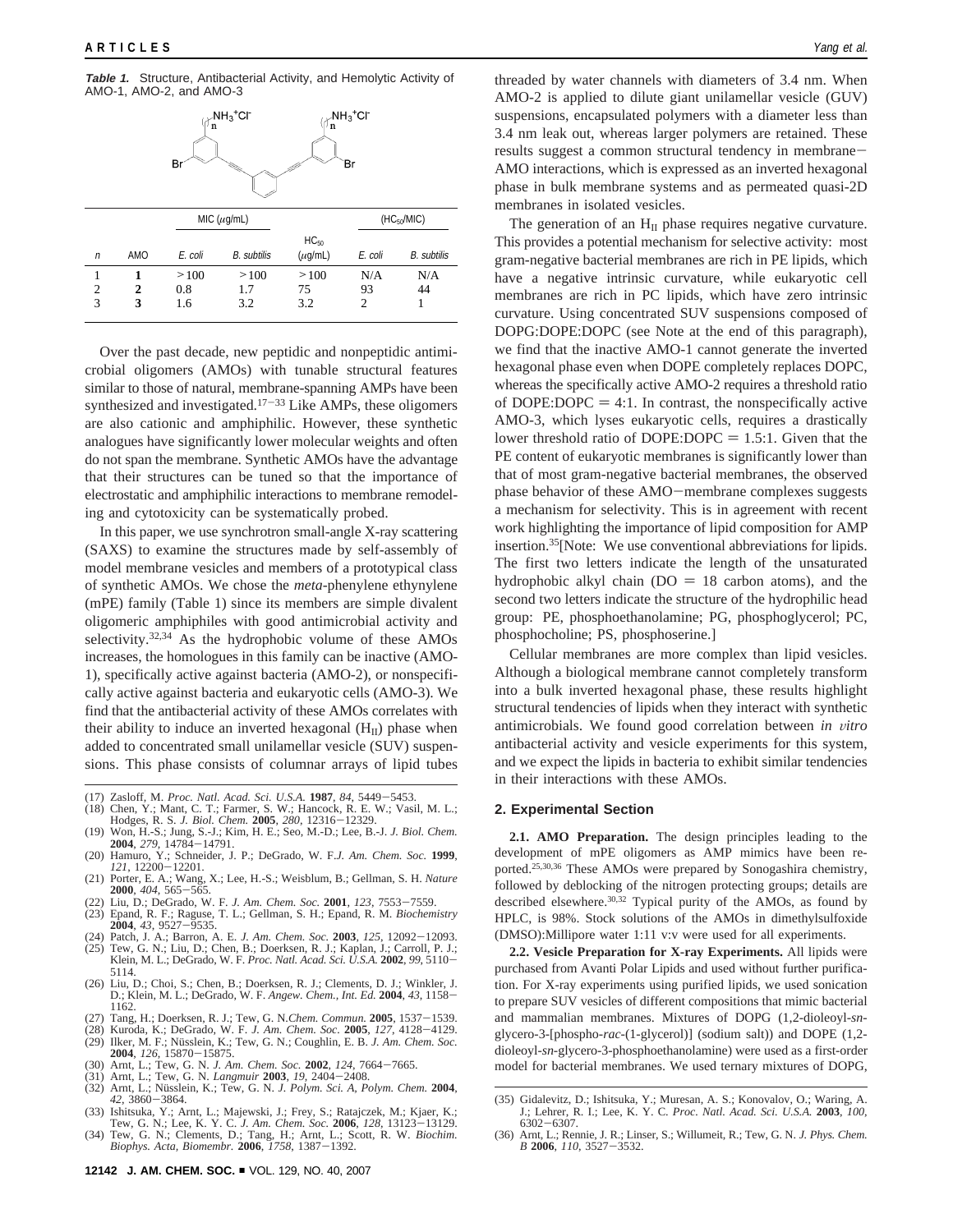DOPE, and DOPC (1,2-dioleoyl-*sn*-glycero-3-phosphocholine) as a more realistic model for the heterogeneous distribution of lipids in real bacterial membranes. These ternary membranes also allowed us to vary the intrinsic membrane curvature independently from the membrane charge density. Mixtures of DOPS (1,2-dioleoyl-*sn*-glycero-3-[phospho-L-serine] (sodium salt)) and DOPC were used as models for animal membranes. DOPG or DOPS stock solutions in chloroform/methanol solution were mixed with DOPC and/or DOPE stock solutions in chloroform solution; all stock solutions were at 30 mg/mL. The mixture was dried under  $N_2$ , desiccated under vacuum, hydrated with Millipore water to a final lipid concentration of 25 mg/mL, and incubated overnight at 37 °C. The resultant solution was sonicated to clarity and extruded through a 0.2-*µ*m Nucleopore filter to get SUVs. All experiments were carried out at room temperature, which is much higher than the gel-liquid phase transition temperature for any of the component lipids  $(T_m (°C)$ : DOPG,  $-18$ ; DOPE,  $-16$ ; DOPC,  $-20$ ), so there is no phase separation in the SUV membranes.

For X-ray experiments using vesicles composed of *Escherichia coli* lipid extracts, we prepared unilamellar vesicles using extrusion, since sonication produces vesicles larger than 200 nm when *E. coli* extract is used. *E. coli* lipid extracts in chloroform/methanol stock solutions were dried under  $N_2$ , desiccated in vacuum overnight, and hydrated with Millipore water at 45 °C for 2 h. The resultant solution was subjected to five freeze-thaw cycles and subsequently extruded through 0.2-*µ*m Nucleopore membranes 11 times.

**2.3. X-ray Diffraction.** AMO solutions were mixed with vesicle solutions and sealed in quartz capillaries for SAXS experiments. For in-house SAXS experiments, incident Cu K $\alpha$  radiation ( $\lambda = 1.54$  Å) from a Rigaku rotating-anode generator was monochromatized and focused using Osmic confocal multilayer optics and colliminated to a final beam size of  $\sim 0.8 \times 0.8$  mm<sup>2</sup>. Scattered radiation was collected on a Bruker 2D multiwire detector (pixel size, 105 *µ*m). For SAXS experiments at the Stanford Synchrotron Radiation Laboratory (BL4- 2) and at the Advanced Photon Source (BESSRC-CAT BL-12IDC), monochromatic X-rays with energies of 9 and 12 keV, respectively, were used. The scattered radiation was collected using a MAR Research CCD area detector (pixel size, 79 *µ*m). No radiation damage was observed for the exposure times used. Electron density profiles of unit cells were calculated using Fourier synthesis techniques for centrosymmetric systems.37-<sup>40</sup>

**2.4. Antibacterial Activity Assays.** This procedure is a modification of the standard broth microdilution assay recommended by the NCCLS.6,34 Bacteria were grown in Mueller-Hinton broth at 37 °<sup>C</sup> overnight, and the bacterial growth was measured by optical density at  $\lambda = 600$  (OD<sub>600</sub>) using an Eppendorf BioPhotometer. After the regrowth of bacteria ( $OD_{600} = 0.5-0.6$ ), the suspension was diluted to  $~\sim$ 5 × 10<sup>5</sup> CFU/mL and inoculated into a polypropylene (Costar) 96well round-bottom plate (90 *µ*L volumes). A solution containing DMSO without the compound was prepared as a negative control. Compound stock solutions were prepared in DMSO, and serial two-fold dilutions of compound were made in 0.01% acetic acid and 0.2% bovine serum albumin directly in the wells of the polypropylene plate at  $10 \mu L/well$ . DMSO concentrations did not exceed 1% in the assay. One set of control wells included broth-only samples with dilution buffer for testing sterility and providing blank values for the assay readings. Vehiclecontrol wells containing the bacterial suspension with DMSO (no compound) were also included. The assay plate was incubated at 37 °C for 18 h. The MIC was measured by observing the presence of cell growth, defined by the NCCLS as a  $\geq$  2 mm button or definite turbidity.

**2.5. Hemolytic Activity Assays.** Compound stock and control solutions were prepared by the same procedure in the antimicrobial activity assay. Fresh human red blood cells (RBCs) were obtained by centrifuging whole blood (3000 rpm, 10 min) to remove plasma and white blood cells. The RBCs (1 mL) were diluted with 9 mL of TBS buffer (10 mM Tris buffer, pH 7.0, 150 mM NaCl), and this suspension was further diluted by a factor of 40 to give a RBC stock suspension (0.25% blood cells). This RBC stock (120  $\mu$ L), TBS buffer (15  $\mu$ L), and the compound stock solutions (15 *µ*L) (or control solutions) were added to a 200- $\mu$ L centrifugation tube and incubated at 37 °C for 1 h. The tube was centrifuged at 4000 rpm for 5 min. Supernatant  $(30 \mu L)$ was diluted with TBS buffer (100  $\mu$ L), and the OD<sub>414</sub> of the solution was measured as a function of hemoglobin concentration. Melittin was used as a positive control, and the most concentrated sample (100 *µ*g/ mL) was used as a reference for 100% hemolysis. A control solution containing only DMSO was used as a reference for 0% hemolysis.

**2.6. Lipid-Composition-Dependent Vesicle Leakage Assay Using Calcein.** Vesicles of different lipid compositions were prepared with extrusion as described above. The following buffers were used in the calcein leakage experiments: buffer A, 40 mM calcein, 10 mM  $Na<sub>2</sub>$ -HPO<sub>4</sub>, pH 7.0; buffer B, 10 mM Na<sub>2</sub>HPO<sub>4</sub>, 90 mM NaCl, pH 7.0. Specifically, *E. coli* lipid extract and egg yolk PC (EYPC) were mixed in chloroform solution at 25 mg/mL to a total volume of 500  $\mu$ L. These mixtures were evaporated at reduced pressure on a rotary evaporator and then in vacuum overnight. The resulting film was hydrated for 1 h with 1 mL of buffer A. The resulting suspension was subjected to five freeze-thaw cycles and subsequently extruded through a 0.4-*µ*<sup>m</sup> Whatman polycarbonate membrane >10 times. The external calcein was removed by gel filtration (Sephadex G-50) using buffer B, and the resulting 1.0 mL of vesicle solution was diluted further with buffer B to 6 mL; 20  $\mu$ L of this solution was added to 1.98 mL of buffer B in a fluorescence cuvette. Fluorescence emission intensity  $I_t$  ( $\lambda_{em}$ ) 510 nm,  $\lambda_{\text{ex}}$  = 450 nm) was monitored as a function of time (*t*) during addition of AMO-1, AMO-2, AMO-3, and 20% Triton X-100 in DMSO. Flux curves are normalized to percentage leakage  $[(I_t - I_0)/$  $(I_{\infty} - I_0] \times 100$ .  $I_0$  is  $I_t$  before the addition of AMO-1, AMO-2, or AMO-3, and  $I_\infty$  is  $I_t$  after addition of Triton-X.

**2.7. Size-Dependent Vesicle Leakage Assay Using Encapsulated Fluorescent Macromolecules of Different Molecular Weights.** GUVs were prepared using the swelling method. *E. coli* lipid extract in chloroform was deposited (100  $\mu$ L at 20 mg/mL) onto roughened, cleaned Teflon, dried under vacuum, and then hydrated with 5 mL of 100 mM sucrose solution (for inverted confocal microscopy) or 100 mM glucose solution (for upright fluorescence and polarized microscopy) and incubated for  $2-3$  days at 37 °C.<sup>41,42</sup> For upright fluorescence microscopy, the membrane dye  $\beta$ -BODIPY FL C<sub>5</sub>-HPC (Invitrogen) was mixed with the lipids in chloroform to a total concentration of 1 mol %. For size-dependent dye leakage experiments,  $C_5$  maleimide (1) kDa) labeled with the fluorophore Alexa Fluor 546, and dextran (10 kDa) labeled with Alexa Fluor 488 (both, Invitrogen), were incorporated into the sucrose swelling solution at concentrations of 20  $\mu$ M each. After swelling, GUV suspensions were diluted by  $40 \times$  into 200 mM glucose (for inverted viewing) or 200 mM sucrose (for upright viewing). For viewing under crossed polarizers, AMO-2 in DMSO solution was added to the vesicle suspension at a concentration of 1:2 AMO-2:lipid and mixed by pipetting. For confocal viewing of size-dependent dye release, AMO-2 in DMSO solution was added to the vesicle suspension by dialysis across a membrane (Fisher) so that the same GUVs could be viewed continuously; concentrations of 0.1:1 to 1:1 AMO-2:lipid were used. We used a Leica SP2 laser scanning confocal microscope to observe GUVs. Laser lines of 488 and 543 nm were used for dye excitation at approximately 20% of their maximum intensity. A 60× water immersion lens was used to image the vesicles, with an aperture setting of one Airy unit at 488 nm. Each of the two exciting laser

<sup>(37)</sup> Harper, P. E.; Mannock, D. A.; Lewis, R. N. A. H.; McElhaney, R. N.; Gruner, S. M. *Biophys. J. 2001*, *81*, 2693-2706.<br>(38) Turner. D. C.: Gruner. S. M. *Biochemistry* 1992. 31. 1340-1355.

<sup>(38)</sup> Turner, D. C.; Gruner, S. M. *Biochemistry* **<sup>1992</sup>**, *<sup>31</sup>*, 1340-1355. (39) Francescangeli, O.; Pisani, M.; Stanic, V.; Bruni, P.; Weiss, T. M. *Europhys.*

*Lett.* **<sup>2004</sup>**, *<sup>67</sup>*, 669-675. (40) Henry, N. F. M.; Lonsdale, K. *International Tables for X-ray Crystal-*

*lography*, 3rd ed.; The Kynoch Press: Birmingham, 1969; Vol. I, p 372.

<sup>(41)</sup> Needham, D.; Evans, E. *Biochemistry* **<sup>1988</sup>**, *<sup>27</sup>*, 8261-8269. (42) Tamba, Y.; Yamazaki, M. *Biochemistry* **<sup>2005</sup>**, *<sup>44</sup>*, 15823-15833.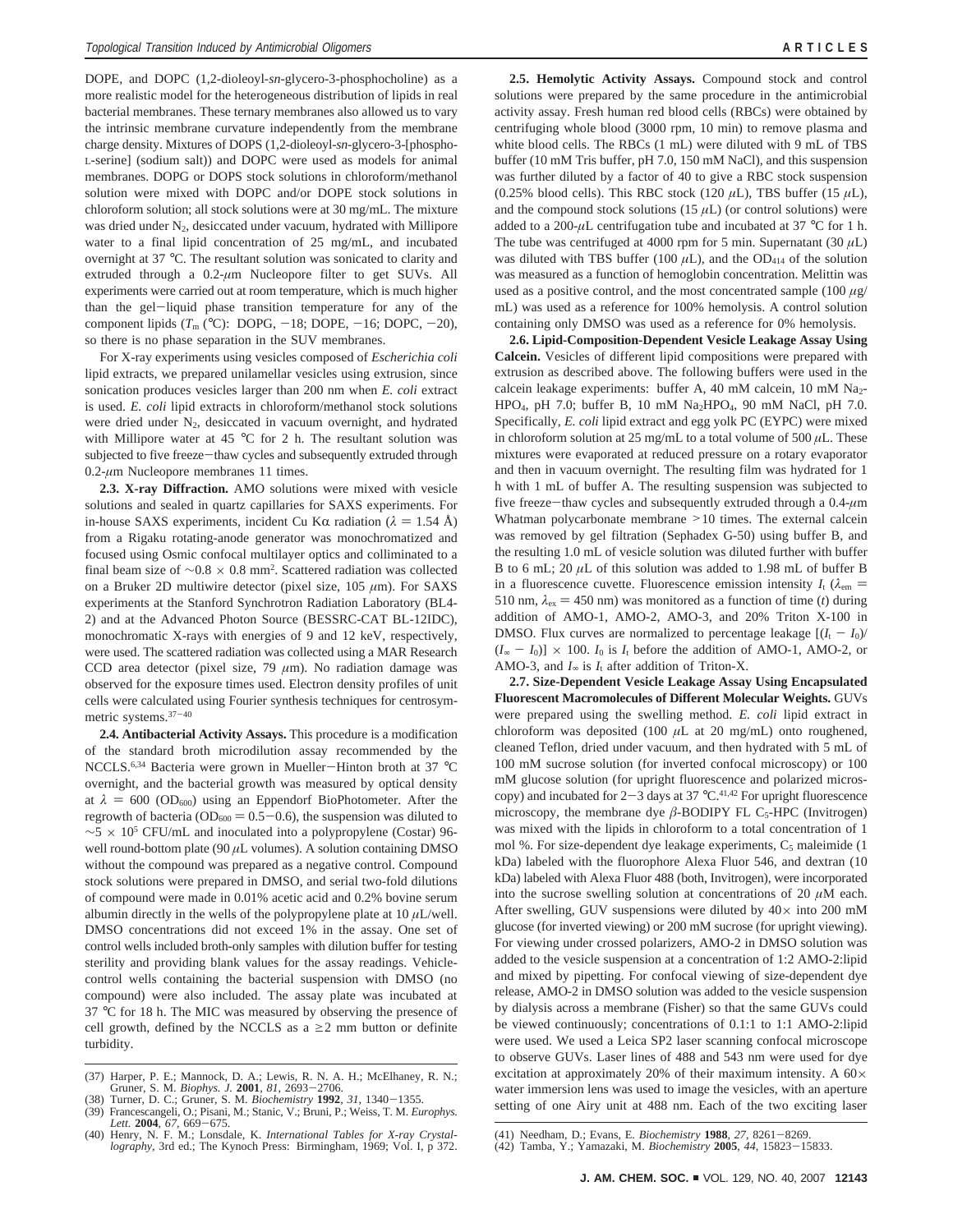

**Figure 1.** (A) For DOPG:DOPE = 20:80 membranes, the SAXS data for the inactive AMO-1 are essentially the same as those for vesicles alone (curves 2 and 1). For both the specifically active AMO-2 (curve 3) and nonspecifically active AMO-3 (curve 4), an inverted hexagonal phase is induced. (All AMO concentrations are 158 *µ*g/mL.) (B) In complexes formed between the specifically active AMO-2 and *E. coli* lipid extracts, the same trends are observed: the inverted hexagonal phase is not present for complexes with AMO-1 and for the lipid extract alone (curves 2 and 1) but is clearly visible for complexes with AMO-2 (curve 3). Phase separation, indicated by an additional peak (see text), is also observed. This is consistent with the more complex lipid distribution expected from bacterial membrane extracts. (C) For DOPS:DOPC = 20:80 membranes, no peaks from the inverted hexagonal phase are observed for lipid vesicles alone (curve 1) or for the same vesicles mixed with specifically active AMO-2 (curve 2), despite the fact that these vesicles have the same charge density as the bacterial membrane mimics used in (A).

frequencies and fluorophore emissions was independently scanned sequentially, line-by-line, to produce  $512 \times 512$  pixel images in  $2 - 3$  s.

## **3. Results and Discussion**

**3.1. Antibacterial Activity of AMOs.** We test AMO activity against *E. coli* and *B. subtilis* since these species are reliable markers for broad Gram-negative and Gram-positive antibacterial activity25,34,43 and against human RBCs as representative mammalian cells. AMO-2 exhibits excellent antibacterial activity against *E. coli* and *B. subtilis* (as shown in Table 1) and against a wide range of bacteria including MRSA and VRE, against which it has a minimal inhibition concentration (MIC) of 0.5  $\mu$ g/mL.<sup>34</sup> The concentration required to cause 50% hemolysis  $(HC<sub>50</sub>)$  shows that AMO-2 is >44 times more cytotoxic against bacteria than RBCs. Our results are in agreement with previous work showing that AMO-2 is potently antimicrobial yet nontoxic to human RBCs.26,27,34,43 When the ethylamine group of the specifically active AMO-2 is shortened to a single methylene (AMO-1), all activity against both bacteria and RBCs is lost. In contrast, when the ethylamine group is extended to propylamine (AMO-3), the AMO shows activity against both bacteria and RBCs. These structurally similar AMOs span the whole range of activity profiles: completely inactive (AMO-1), specifically active (AMO-2), and nonspecifically active (AMO-3). We use this series of oligomers to investigate the relationship among activity, specificity, and structural reorganization at different membrane compositions.

**3.2. Correlation between Antibacterial Activity and AMO**-**Membrane Self-Assembly: Active AMO**s **Cooperatively Transform SUV**s **of Model Bacterial Membranes to an Inverted Hexagonal Phase.** In this experiment, DOPG:DOPE  $= 20:80$  vesicles are used to mimic gram-negative bacterial membranes. For complexes formed between DOPG:DOPE vesicles and AMO-1, the SAXS data are essentially the same as those for the DOPG:DOPE vesicles alone (Figure 1A, curves 1 and 2): only weak broad form factor features are visible, suggestive of intact unilamellar vesicles with no significant AMO-induced membrane remodeling.

For complexes formed with the specifically active AMO-2, three peaks were observed at 1.085, 1.880, and  $2.176$  nm<sup>-1</sup> (Figure 1A, curve 3). The *q* positions of these three peaks have the relative ratios of 1: $\sqrt{3:2}$ , which is characteristic of a hexagonal structure. The unit cell parameter of this hexagonal structure is  $a = 4\pi/(q_{10}\sqrt{3}) = 6.69$  nm. Complexes formed with the nonspecifically active AMO-3 exhibit three peaks at the same characteristic ratio and can be indexed to a hexagonal structure with a slightly larger unit cell parameter,  $a = 6.86$ nm (Figure 1A, curve 4). [Note: AMO-1, AMO-2, and AMO-3 are all divalent cations that can bind to anionic membranes. The size differences between them are not large and do not traverse any fundamental length scales, such as the Gouy-Chapman length or the Bjerrum length, so we do not expect drastic changes in their membrane binding behavior.]

The same trends are observed for AMO-membrane complexes formed using *E. coli* lipid extract (Figure 1B). Curves 1 and 2 in Figure 1B show that SAXS data from complexes formed using the inactive AMO-1 are similar to those obtained from only the *E. coli* lipid extract vesicles without any AMO present. Moreover, curve 3 in Figure 1B shows that AMO-2 induces a hexagonal structure  $(a = 7.38 \text{ nm})$  similar to that induced in  $DOPG:DOPE = 20:80$  model membranes. In addition, a peak is observed at  $q = 1.256$  nm<sup>-1</sup>, which corresponds roughly to a periodicity equal to the thickness of the membrane plus that of the AMO. These results suggest that hexagonal and lamellar structures coexist; we attribute this to phase separation in the more complex distribution of lipids in bacterial extracts.

In contrast to its activity against model bacterial membranes, the specifically active AMO-2 does not restructure membranes composed of DOPS:DOPC, a composition that mimics that of mammalian membranes. Typical SAXS data from DOPS:DOPC ) 20:80 AMO-membrane complexes are essentially identical to those from vesicle solutions without added AMO (Figure 1C).

In order to elucidate the structure of the observed hexagonal (43) Tang, H.; Doerksen, R. J.; Jones, T. V.; Klein, M. L.; Tew, G. N. *Chem.* In other to entertable the structure of the observed nexagonal *Biol.* **2006**, 13, 427–435 **phase, we performed electron density**  $\rho(x, y)$  rec

*Biol.* **<sup>2006</sup>**, *<sup>13</sup>*, 427-<sup>435</sup>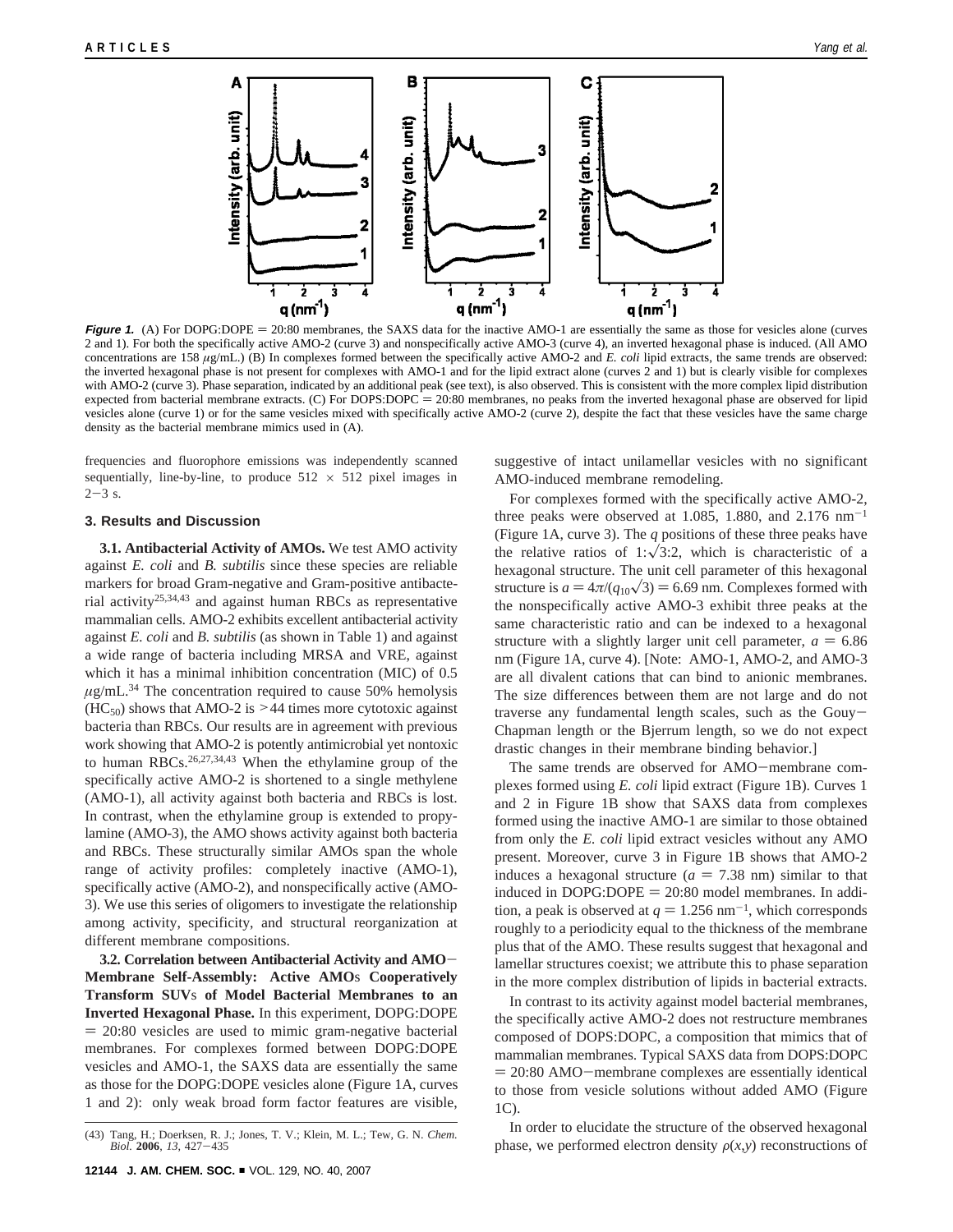

**Figure 2.** (A) Electron density profile  $\rho(x,y)$  of the 2D unit cell for complexes formed by the specifically active AMO-2 and DOPG:DOPE = 20:80 lipid membranes, confirming the inverted hexagonal structure. The regions of lowest electron density correspond to lipid chains. Circular "rims" of high electron density surrounding "holes" of intermediate density correspond to lipid head groups surrounding water channels which have a diameter of ∼3.4 nm. (B) A proposed model of the unit cell. The white and green spheres represent head groups of zero intrinsic curvature (ex. DOPG, DOPC) and negative intrinsic curvature lipids (ex. DOPE), respectively. AMO-2 molecules are represented by blue spherocylinders embedded in the membrane.

the 2D hexagonal unit cell, where  $x$  and  $y$  are mutually perpendicular axes. Figure 2A shows the  $\rho(x, y)$  profiles of the self-assembled complex between AMO-2 and DOPG:DOPE = 20:80 membranes. Only one choice of the phases  $(+,-,-)$  for the amplitudes at  $q_{10}$ ,  $q_{11}$ , and  $q_{20}$  corresponds to membrane structures with physically realizable sizes and spatial distributions of hydrophilic and hydrophobic parts. This choice of phase results in electron densities consistent with an inverted hexagonal phase  $(H<sub>II</sub>)$  and is also consistent with the phase of previous reconstructions of lipid-only  $H<sub>II</sub>$  phases.<sup>38</sup> Lipids typically have a high average electron density near the head groups (∼0.46 e/Å<sup>3</sup>) and a low density in the hydrocarbon tails ( $\sim$ 0.30 e/Å<sup>3</sup>), while water has an intermediate density of 0.33  $e/\AA$ <sup>3</sup>. The lowest density regions in Figure 2A correspond to hydrocarbon chains of the lipids, while the circular "rims" of high electron density surround "holes" of intermediate density that correspond to the phospholipid head groups surrounding water channels. The effective diameter of the water channel in the  $H_{II}$  phase is measured to be ∼3.4 nm. We obtain a similar electron density reconstruction for AMO-3. Formation of the  $H<sub>II</sub>$  phase is consistent with the expectation that a high volume fraction of negative-curvature lipids (such as DOPE) will favor an inverted hexagonal phase rather than a hexagonal phase (see Note at the end of this paragraph). Interestingly, the behavior of AMPs is significantly different from that of the AMOs, which are too small to span the thickness of a typical membrane. For example, magainin has been observed to induce positive rather than negative membrane curvature, $12,45$  which is consistent with our



**Figure 3.** A representative GUV viewed using (A) fluorescence microscopy and  $(B)$  transmitted light under crossed polarizers.  $(C-F)$  Representative two-channel (false-colored green and red) size-dependent leakage from a single GUV using confocal fluorescence microscopy before (C,D) and after (E,F) treatment with AMO-2. Small molecules (D) (molecular weight 1 kDa, red) are released (F), but large molecules (C) (molecular weights averaging 10 kDa, green) are mostly retained (E). Scale bars  $= 10 \mu m$ .

SAXS results for pexigainin, a magainin derivative. [Note: The electron density of the circular "rim" is about ∼0.56 e/Å3, which is higher than typical values for phospholipid head groups. This suggests that the AMO, which contains high-electron-density bromines, stays close to the membrane surface, in agreement with recent experiments on AMO-2 insertion into lipid monolayers at the air-water interface.<sup>33</sup> This localization to the amphiphilic interface should impact strongly on the lipid phase behavior: lipids with additional steric volume near the interface have a drastically increased propensity to form inverted phases.44]

We investigated the cooperativity of the AMO-induced reconstruction by varying the concentration of AMOs. SAXS data show that the inverted hexagonal  $H_{II}$  phase (DOPG:DOPE  $= 20:80$ ) can be induced by the specifically active AMO-2 and nonspecifically active AMO-3 at different AMO concentrations starting from 40  $\mu$ g/mL, which correspond to AMO:lipid molar ratios of 1:84 to 1:21 and are well below that at the MIC (∼300: 1, with variations depending on approximations used) for *E. coli*. [Note: In a growth inhibition assay, there are  $\sim$ 10<sup>5</sup> cells in 1 mL of medium, and the approximate number of lipids per cell is  $\sim$ 2.2 × 10<sup>7</sup>, leading to a total lipid concentration of  $\sim$ 3.65  $\times$  10<sup>-3</sup>  $\mu$ M. The MIC of AMO-2 is 1.3  $\mu$ M. This translates to an AMO:lipid molar ratio of 300:1 at this AMO-2 concentration. In the SAXS experiments,  $40 \mu g/mL$  of AMO-2 induced an  $H<sub>II</sub>$ phase in model membranes at 4 mg/mL lipid concentration. The AMO-2:lipid molar ratio for the SAXS experiments is 1:80 at this AMO concentration.]

**3.3. Specifically Active AMO Induces Molecular-Weight-Dependent Leakage of Quasi-2D Membranes in GUV**s**.** We may expect that the AMO-induced structural tendency to enforce negative curvature and form an  $H<sub>II</sub>$  phase is expressed differently in a quasi-2D membrane geometry that is more representative of a bacterial membrane. To investigate this, we treat GUVs with AMO-2 and view them under a microscope.<sup>46</sup> A fluorescent membrane dye allows us to locate the vesicle, which remains

<sup>(44)</sup> Lewis, R. N. A. H.; McElhaney, R. N.; Harper, P. E.; Turner, D. C.; Gruner, S. M. *Biophys. J.* **<sup>1994</sup>**, *<sup>66</sup>*, 1088-1103.

<sup>(45)</sup> Huang, H. W. *Biochim. Biophys. Acta, Biomembr.* **<sup>2006</sup>**, *<sup>1758</sup>*, 1292- 1302.

<sup>(46)</sup> Dong, W.-F.; Liu, S.; Wan, L.; Mao, G.; Kurth, D. G.; Möhwald, H. *Chem. Mater.* **<sup>2005</sup>**, *<sup>17</sup>*, 4992-4999.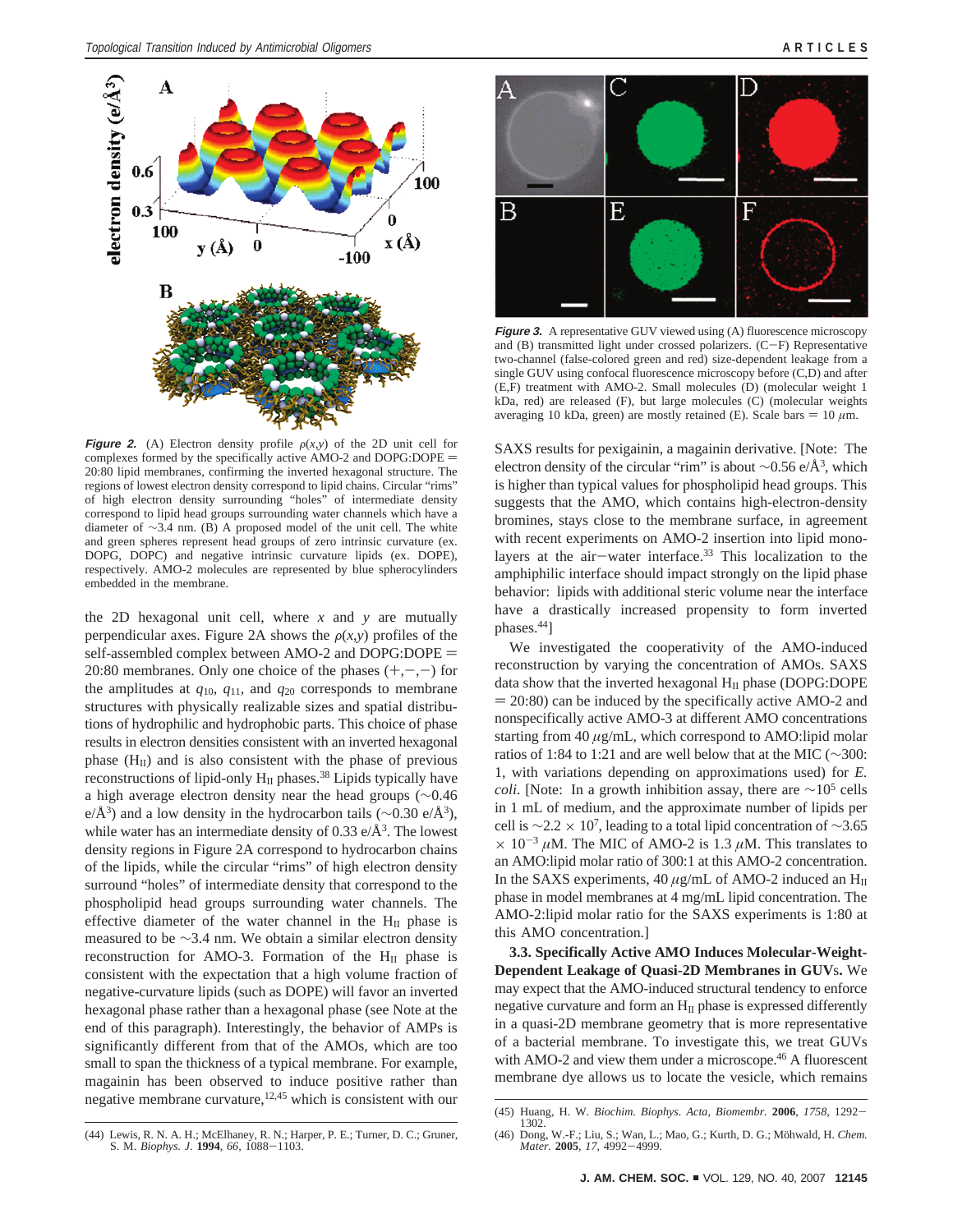

Figure 4. Antimicrobials with different activity profiles require different concentrations of DOPE in the target membrane to induce the inverted hexagonal phase. In each panel, from top to bottom, we show SAXS data for the structures formed by the an AMO complexed with membranes of decreasing DOPE compositions (DOPG:DOPE:DOPC = 20:80:00, 20:64:16, 20:48:32, and 20:00:80). Arrows indicate the peak positions of the inverted hexagonal phase. For the inactive AMO-1 (A), the inverted hexagonal phase is never observed, even for the highest DOPE content. For the specifically active AMO-2 (B), the inverted hexagonal phase is formed only when the DOPE content is above a minimum threshold concentration of 64%. (C) The nonspecifically active AMO-3 is able to induce the inverted hexagonal structure at the lowest DOPE content (48%) and does so at an AMO concentration that is about one-fourth that in (B) and (A), which are fixed at 158 *µ*g/mL. Since the PE content of eukaryotic cell membranes is significantly lower than that of gram-negative bacterial membranes, this suggests that negative-curvature lipids may contribute to the mechanism of antimicrobial specificity.

spherical and appears unchanged after treatment with AMO-2 (Figure 3A). Since the  $H<sub>II</sub>$  phase is a dense 3D phase with a different topology than that of a quasi-2D GUV membrane, this indicates that the bulk  $H<sub>II</sub>$  phase is not formed here. In agreement with this inference, when viewed under crossed-polarizers using transmitted light, the vesicle appears dark (Figure 3B), without observable birefringence, which would be expected from the  $H<sub>II</sub>$  phase. To check what structure is induced by active AMOs on the membranes of intact GUVs, we load vesicles with dyed molecules of two different sizes, 10 kDa (∼5.4 nm, Figure 3C) and 1 kDa ( $\leq$ 2 nm, Figure 3D).<sup>46-49</sup> When AMO-2 is applied to these vesicles, the small molecules are released (Figure 3F) and the large molecules are retained (Figure 3E), suggesting that holes of a size bigger than the small molecule but smaller than the large molecule likely formed in the GUV (see Note at the end of this paragraph). These results provide valuable guidance on understanding how the AMO-induced structural tendency toward the  $H_{II}$  phase may be expressed in 2D systems. [Note: The membrane of the AMO-treated GUV exhibits a bright fluorescence signal from the dye tagged to the maleimide (red outline in Figure 3F). We hypothesize that this is caused by the electrostatic attraction between the negatively charged maleimide molecule and the positively charged amine groups on AMO-2 molecules inserted into the membrane. It is notable that maleimide shows no preferential association with membranes that have not been treated with AMO.]

In our confocal experiments, we observe leakage from intact vesicles, which shows that pores have been formed.The topological requirement for pore formation is negative Gaussian membrane curvature.<sup>50</sup> This is the type of "saddle-shaped" curvature on the insides of donut holes, which have positive curvature along one principal direction and negative curvature along the other at a given point on a 2D surface. In the SAXS experiments, we see the induction of an  $H<sub>II</sub>$  phase, which requires the generation of negative curvature, which is a necessary (though not sufficient) condition for generating negative Gaussian curvature. We hypothesize that negativecurvature lipids are recruited by this family of antimicrobials to form the negative curvature along the pore circumference in the plane of the membrane. Pores also have positive curvature along the orthogonal direction. Our present experiments are not sensitive to the physical origin of this positive curvature. Such curvature may be generated in different ways, for example, by local enrichment in positive-curvature lipids or by antimicrobialinduced reorientation of alkyl chains in negative- or zerocurvature lipids.

**3.4. Specificity of AMO Activity Is Observed in Sensitivity of Induced Membrane Reconstruction to Changes in DOPE Concentration.** The specifically active AMO-2 induces an inverted hexagonal phase  $H<sub>II</sub>$  in PG:PE membranes that mimic gram-negative bacterial membrane compositions but does not induce this phase for PS:PC membranes that mimic eukaryotic membrane compositions. To understand this, we isolate membrane charge from intrinsic membrane curvature using ternary lipid membranes with constant charge and tunable intrinsic curvature,  $C_0$ . Specifically, we change the ratio of DOPE  $(C_0)$  $(20\%)$  to DOPC ( $C_0 \approx 0$ ) at a fixed DOPG concentration (20%) and determine the structures formed when this model interacts with our three AMOs.

The SAXS data in Figure 4 show how the inactive, specifically active, and nonspecifically active forms of AMOs interact and self-assemble with membranes at four different lipid compositions (DOPG:DOPE:DOPC ratios of 20:80:00, 20:64: 16, 20:48:32, and 20:00:80). For AMO-1 (Figure 4A), there is no significant restructuring of the membrane vesicles across the entire range of DOPE concentration examined up to DOPG:  $DOPE = 20:80$ , and the H<sub>II</sub> phase is never observed. For the specifically active AMO-2 (Figure 4B), the  $H_{II}$  phase is observed only when the DOPE content is above a minimum threshold concentration of 64% (unit cell parameter  $a = 6.71$  and 7.11 nm for membranes with DOPG:DOPE:DOPC  $= 20:80:00$  and 20:64:16, respectively). As the concentration of DOPE drops below 64%, the peaks for the  $H<sub>II</sub>$  phase disappear, indicating that this specifically active AMO cannot generate the  $H<sub>II</sub>$  phase

<sup>(47)</sup> Lebrun, L.; Junter, G.-A. *J. Membr. Sci.* **<sup>1994</sup>**, *<sup>88</sup>*, 253-261.

<sup>(48)</sup> Hanselmann, R.; Burchard, W.; Lemmes, R.; Schwengers, D. *Macromol.*

*Chem. Phys.* **<sup>1995</sup>**, *<sup>196</sup>*, 2259-2275. (49) Mwangi, J. W.; Ofner, C. M., III. *Int. J. Pharm.* **<sup>2004</sup>**, *<sup>278</sup>*, 319-327.

<sup>(50)</sup> Gelbart, W. M.; Ben-Shaul, A.; Roux, D. *Micelles, Membranes, Microemulsions and Monolayers*, 1st ed.; Springer: New York, 1994.